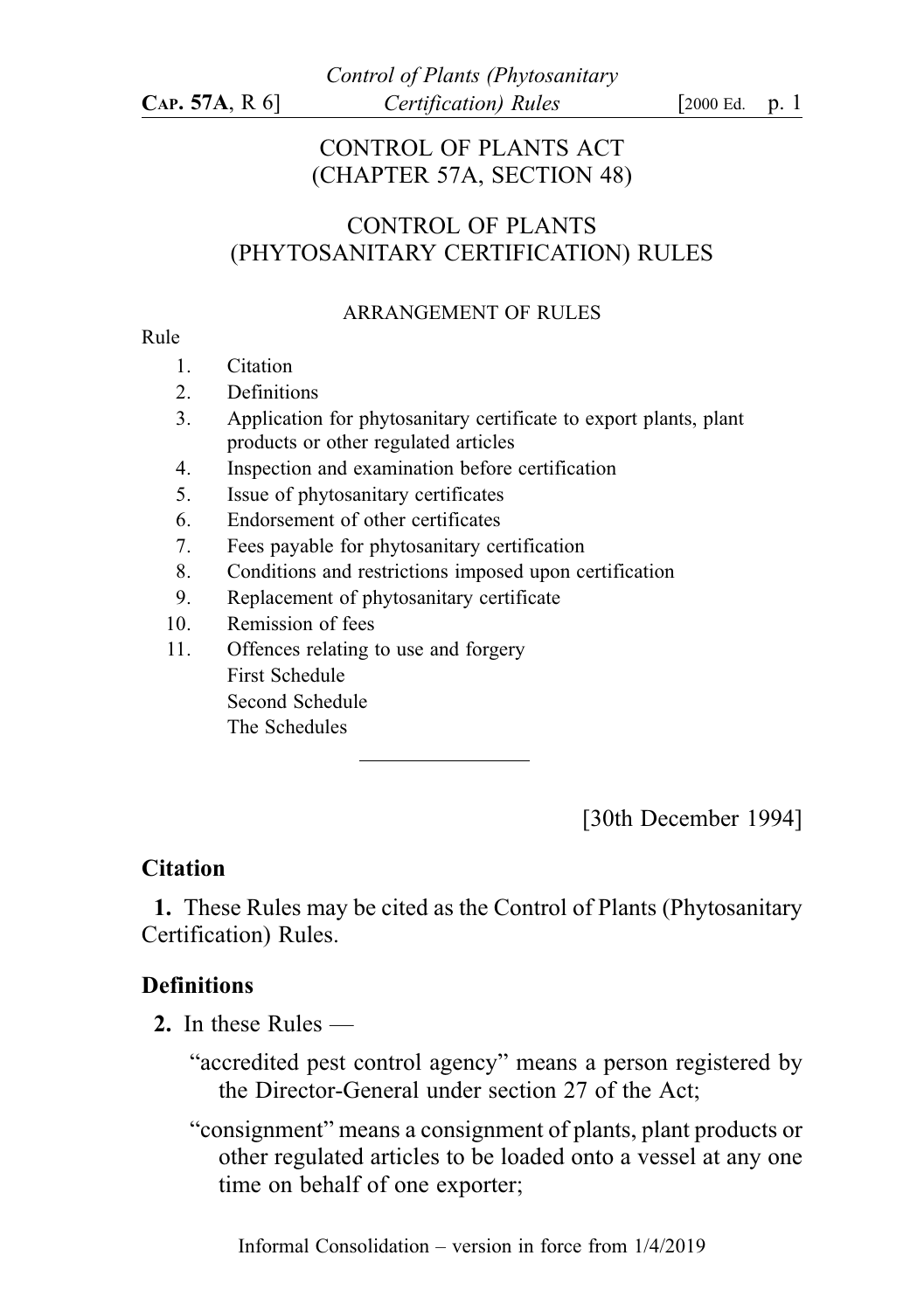- "regulated article" means any plant, plant product, storage place, packaging, conveyance, container, soil or any other organism, object or material capable of harbouring or spreading pests and deemed to require phytosanitary measures where international transportation is involved;
- "treatment certificate" means any certificate issued by an accredited pest control agency for a treatment applied to regulated articles and completed in accordance with the requirements of the Director-General or the importing country.

[S 323/2005 wef 01/06/2005]

# Application for phytosanitary certificate to export plants, plant products or other regulated articles

3.—(1) Every application for a phytosanitary certificate under section 30 of the Act shall be made to an authorised officer in such form and through such mode as the Director-General may determine and the application shall specify —

- (a) whether any certification of disinfestation or disinfection treatment is required; and
- (b) whether any specific declaration is required on the certificate.

(2) An application made under paragraph (1) shall be subject to the applicant making available a date for inspection, acceptable to the authorised officer, of the consignment of plants, plant products or other regulated articles in respect of which the application has been made.

### Inspection and examination before certification

4.—(1) For the purposes of phytosanitary certification of a consignment of plants, plant products or other regulated articles in respect of which the application has been made, the authorised officer or an accredited pest control agency may —

(a) inspect the consignment of plants, plant products or other regulated articles, including their packaging, and take such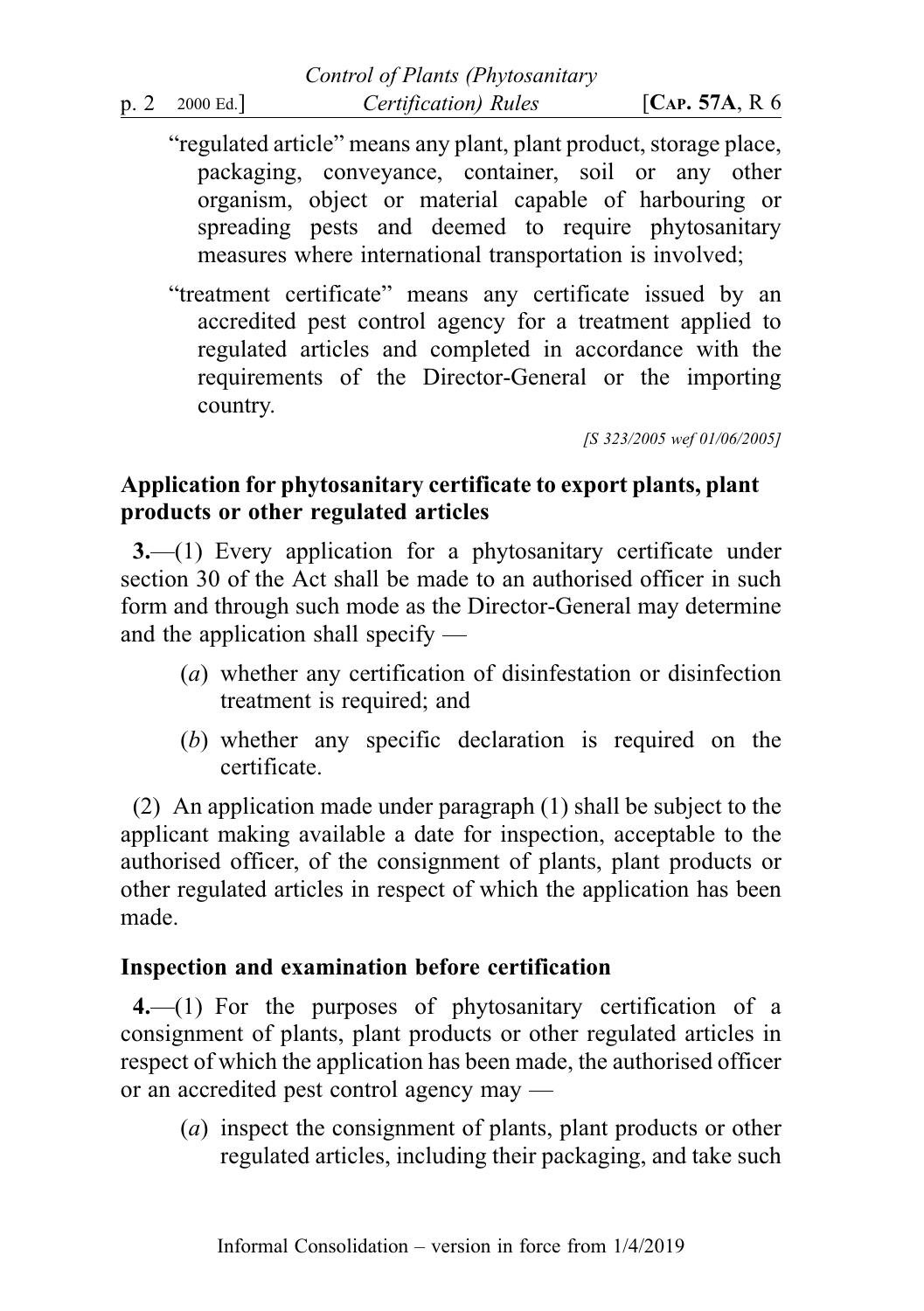samples thereof as may reasonably be necessary for analysis or laboratory examination;

- (b) inspect the containers, receptacles or premises containing or holding the plants, plant products or other regulated articles and the conveyance transporting the plants, plant products or other regulated articles; and
- (c) do all such other things that are reasonably necessary for him to carry out the certification.

(2) Where a certification that disinfestation or disinfection treatment of the consignment of plants, plant products or other regulated articles has been carried out is required in a phytosanitary certificate, the disinfestation or disinfection treatment shall be carried out in the presence of an authorised officer or accredited pest control agency.

# Issue of phytosanitary certificates

- 5.—(1) No phytosanitary certificate shall be issued unless
	- (a) the authorised officer is satisfied that the consignment of plants, plant products or other regulated articles inspected —
		- (i) fits the description stated in the application form;
		- (ii) is considered free from quarantine pests as specified by the importing country; and
		- (iii) conforms to the current phytosanitary requirements of the importing country, including those for regulated non-quarantine pests; and
	- (b) the applicant has paid, in accordance with rule 7, all the fees for the services rendered and expenses incurred for the phytosanitary certification.

(2) A phytosanitary certificate issued in respect of regulated articles that originate from Singapore shall be in such form as the Director-General may determine.

> [S 323/2005 wef 01/06/2005] [S 380/2009 wef 01/09/2009]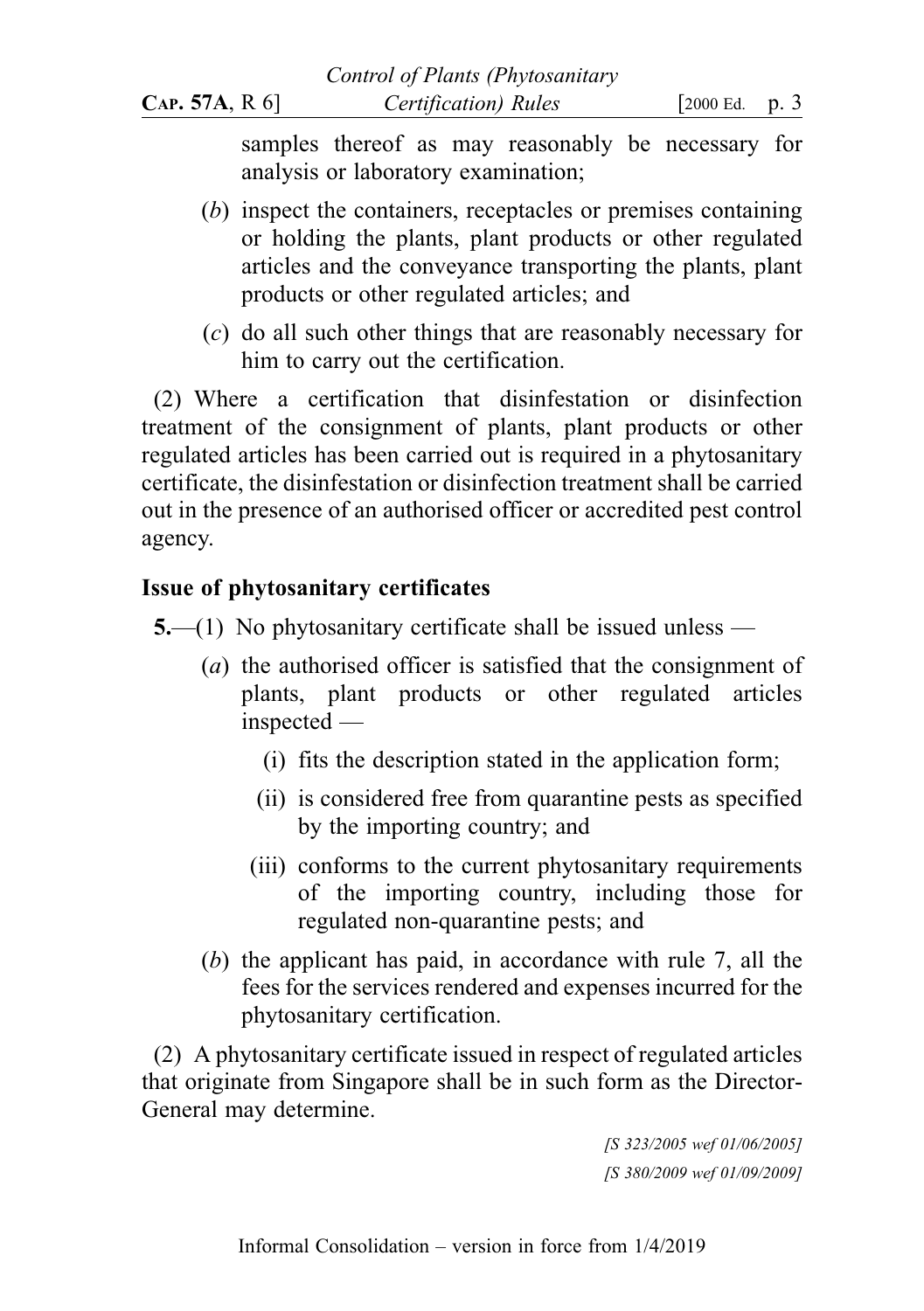(3) A phytosanitary certificate for re-export issued in respect of regulated articles that do not originate from Singapore shall be in such form as the Director-General may determine.

> [S 323/2005 wef 01/06/2005] [S 380/2009 wef 01/09/2009]

### Endorsement of other certificates

6. In the phytosanitary certification of a consignment of plants, plant products or other regulated articles, the authorised officer may, upon payment by the applicant of the fee specified in the Second Schedule, endorse any treatment certificate or any duplicate copy of a phytosanitary certificate issued.

### Fees payable for phytosanitary certification

7. The fees payable for the services rendered for the phytosanitary certification are specified in the Second Schedule.

# Conditions and restrictions imposed upon certification

 $8-(1)$  In issuing a phytosanitary certificate under this rule, the authorised officer may impose such conditions and restrictions as he thinks fit to ensure continued validity of the phytosanitary certification.

(2) Where, after the receipt by the exporter of the phytosanitary certificate, any authorised officer has reasonable cause to think that any condition or restriction imposed under paragraph (1) has not been complied with, the authorised officer may re-examine the consignment of plants, plant products or other regulated articles, its packaging, container and receptacle or the premises in which the consignment is kept or the conveyance in which the consignment is to be transported.

(3) Where upon re-examination the authorised officer is satisfied that the non-compliance with the condition or restriction imposed has affected the applicability of the phytosanitary certificate to the consignment, he may require the phytosanitary certificate issued to be produced for cancellation or amendment.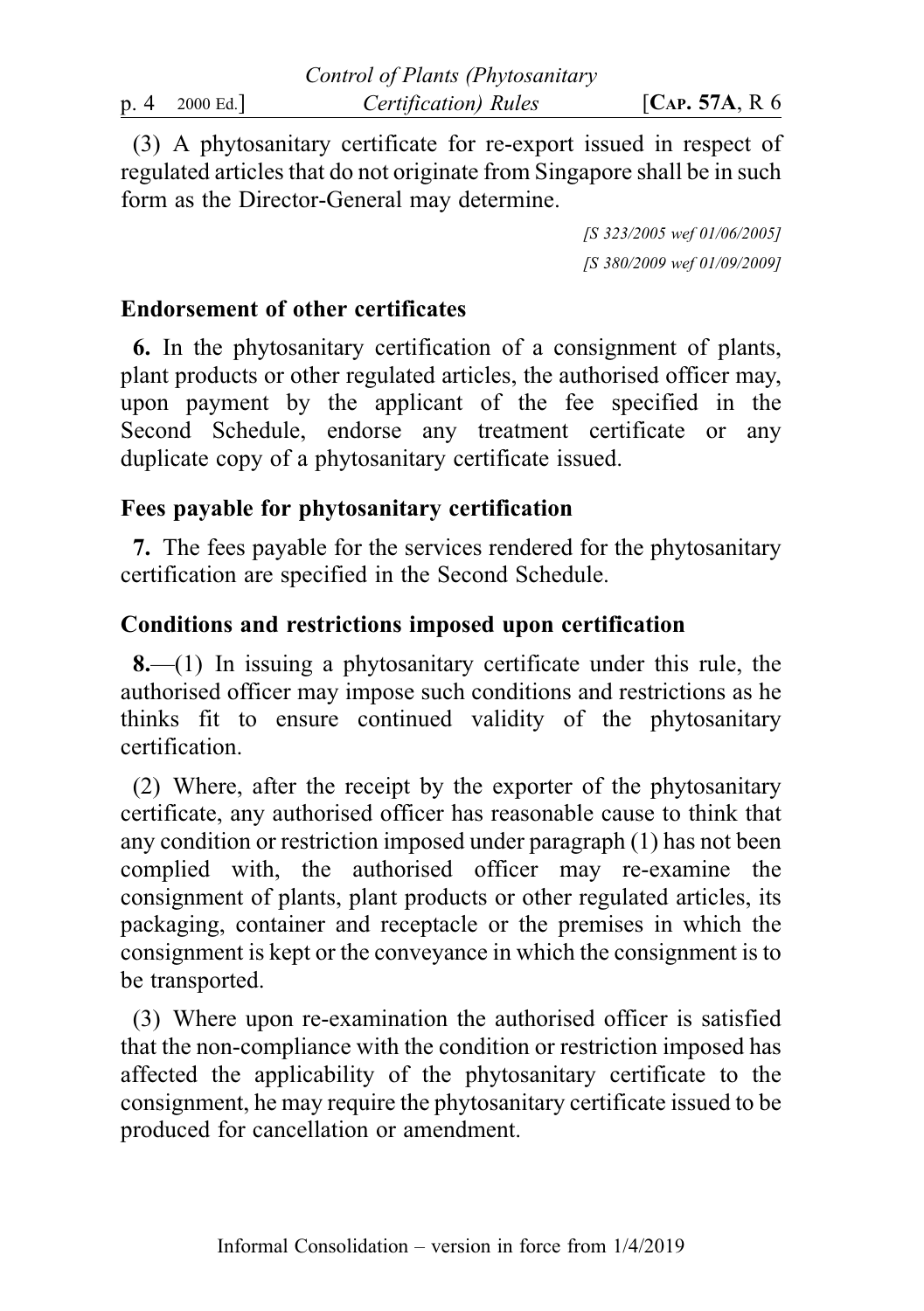(4) No refund shall be made for the fees paid for any certificate which has been cancelled.

### Replacement of phytosanitary certificate

9.—(1) Where a phytosanitary certificate is torn, defaced or if any of the particulars therein has become illegible or requires an amendment, the exporter of the plants, plant products or other regulated articles in respect of which the certificate was issued may apply to the Director-General for the issue of a replacement.

(2) Every application for the issue of a replacement of a phytosanitary certificate shall be made in such form as the Director-General may determine, and shall be accompanied by the fee specified in the Second Schedule.

(3) No replacement shall be issued for a phytosanitary certificate unless all the copies of the original phytosanitary certificates are surrendered to the Director-General for cancellation.

(4) No refund shall be made for the fees paid for the certificate surrendered to the Director-General under paragraph (3).

### Remission of fees

10. Any fee payable by a Government department or scientific institution under these Rules for the services rendered for phytosanitary certification may be remitted either wholly or in part by the Director-General.

[S 218/2019 wef 01/04/2019]

### Offences relating to use and forgery

**11.** Any person who —

- (a) forges a phytosanitary certificate, purporting to be a phytosanitary certificate issued by an authorised officer; or
- (b) fraudulently or dishonestly uses as genuine a phytosanitary certificate which he knows or has reason to believe to be a certificate which is forged or falsified,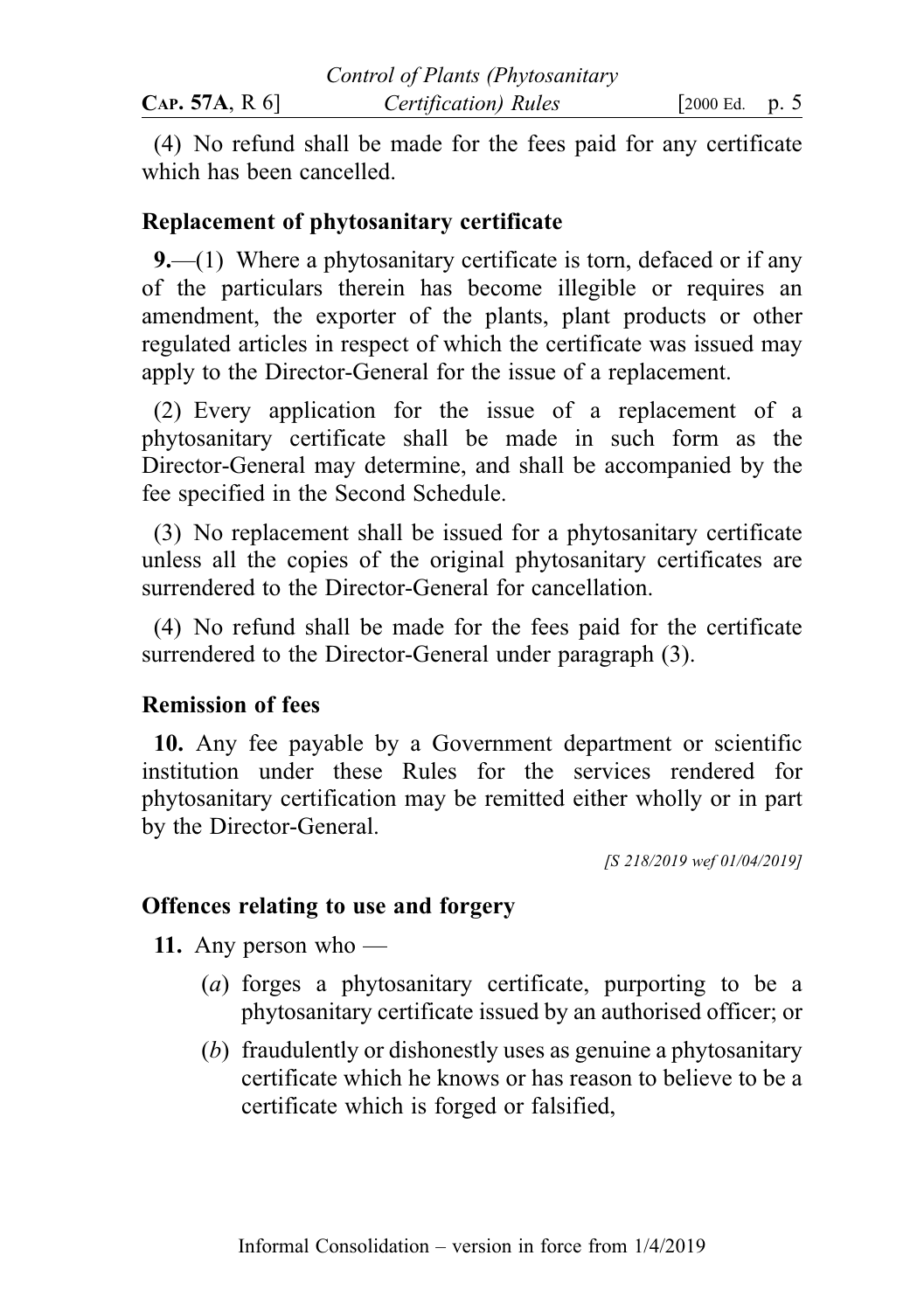shall be guilty of an offence and shall be liable on conviction to a fine not exceeding \$10,000 or to imprisonment for a term not exceeding 3 years or to both.

#### FIRST SCHEDULE

Deleted by S 380/2009, wef 01/09/2009.

#### SECOND SCHEDULE

Rules 6, 7 and 9

Service rendered Fee payable

(1) Inspection and certification of plants, plant products, fresh cut consignment for the following: flowers or other regulated articles Non-commercial \$12 per

> (i) Plants not exceeding 10 numbers or flasks;

> (ii) Plant products not exceeding 5 kg;

(iii) Fresh cut flowers not exceeding 24 stalks or numbers ;

(iv) Other regulated articles not exceeding 5 kg.

(b) Commercial \$50 per consignment for the following:

(i) Plants exceeding 10 numbers or flasks;

(ii) Plant products exceeding 5 kg;

(iii) Fresh cut flowers exceeding 24 stalks or numbers ;

(iv) Other regulated articles exceeding 5 kg.

(2) Certification of plants, plant \$32 per consignment. products , fresh cut flowers or other regulated articles under the Assurance Certification Scheme

(3) Laboratory examination of flowers, \$50 per pest examination. plants , plant products or other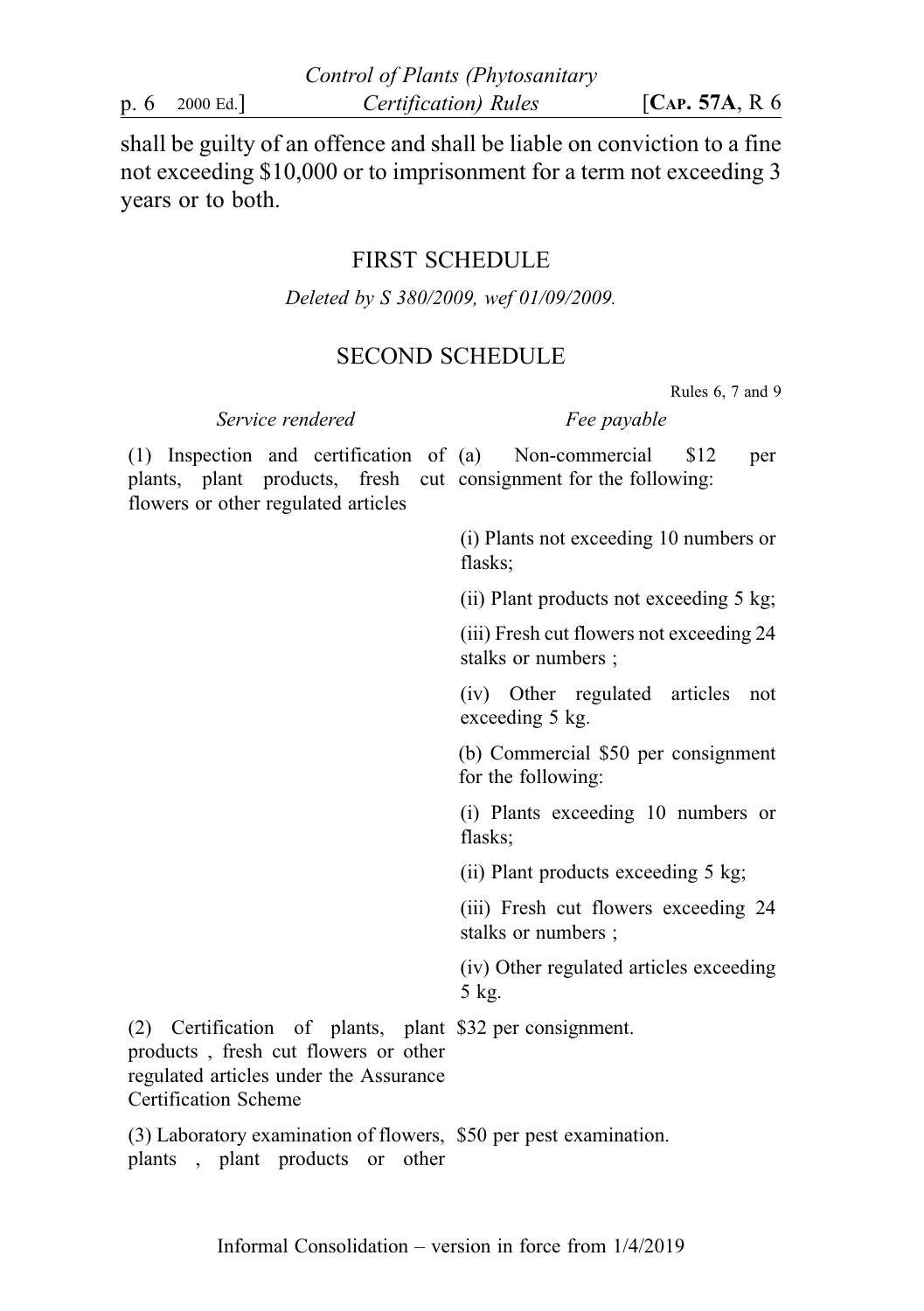SECOND SCHEDULE — continued regulated articles for any pest or pathogen (4) Issuance of replacement set of \$12 per set. phytosanitary certificate (5) Endorsement of treatment \$15 per set. certificate or duplicate phytosanitary certificate (6) Professional service fee (a) \$63 per hour or part thereof; (b) \$133 per hour or part thereof (outside office hours or on an urgent basis). (7) Technical service fee (a) \$38 per hour or part thereof; (b) \$80 per hour or part thereof (outside office hours or on an urgent basis). [S 323/2005 wef 01/06/2005] Control of Plants (Phytosanitary  $CAP. 57A, R 6$   $\qquad \qquad$  *Certification*) Rules  $\qquad \qquad$  [2000 Ed. p. 7

> [G.N. Nos. S 490/94; S369/96; S149/97; S138/98; S 39/99; S 92/2000; S 323/2005; S 452/2006; S 380/2009 ]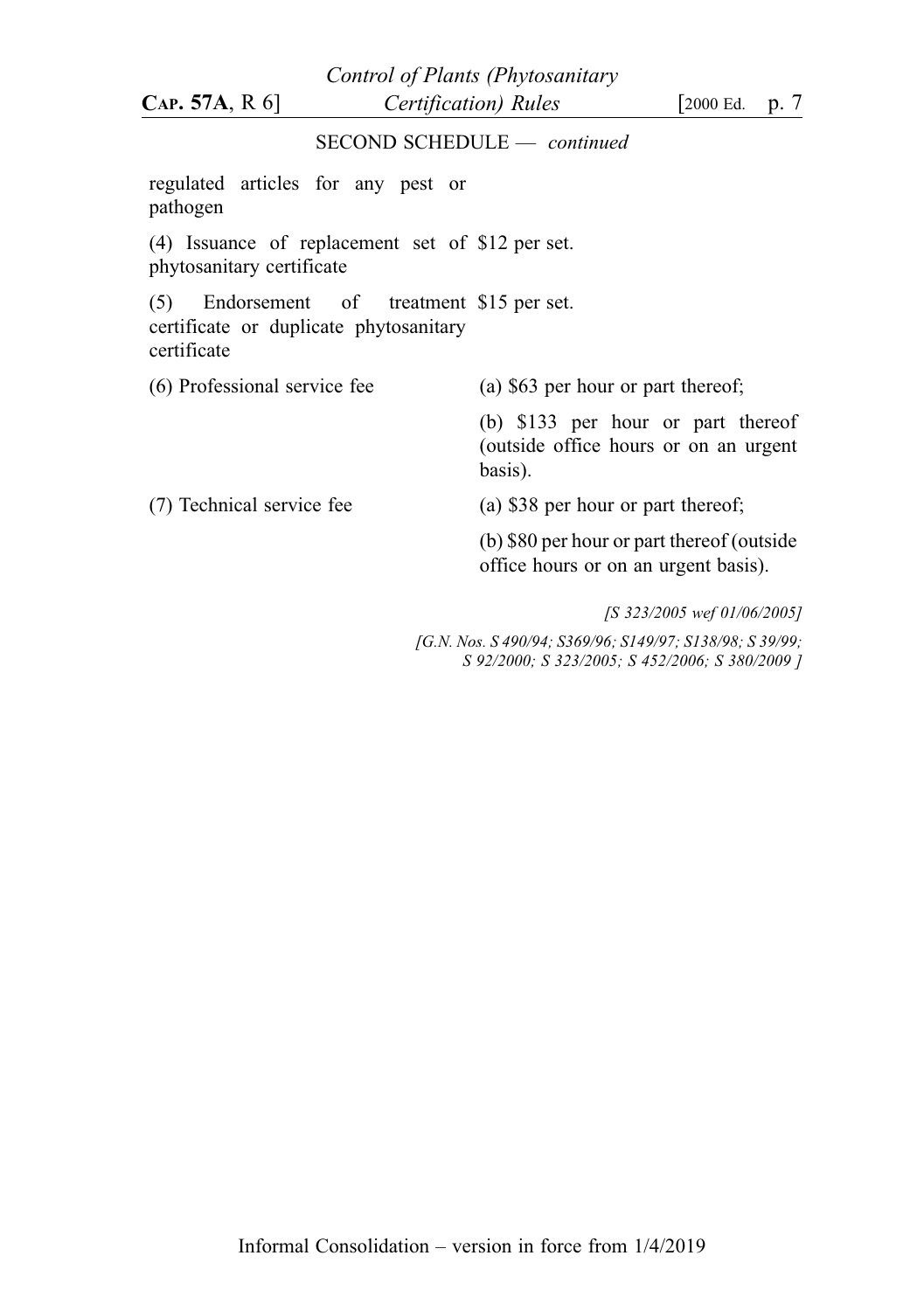# LEGISLATIVE HISTORY CONTROL OF PLANTS (PHYTOSANITARY CERTIFICATION) RULES (CHAPTER 57A, R 6)

This Legislative History is provided for the convenience of users of the Control of Plants (Phytosanitary Certification) Rules. It is not part of these Rules.

|                                                                                                     | 1. 1996 Revised Edition — Control of Plants (Phytosanitary Certification)<br><b>Rules</b>           |
|-----------------------------------------------------------------------------------------------------|-----------------------------------------------------------------------------------------------------|
| Date of operation                                                                                   | $: 30$ December 1994                                                                                |
|                                                                                                     | 2. G. N. No. S 369/1996 – Control of Plants (Phytosanitary Certification)<br>(Amendment) Rules 1996 |
| Date of commencement                                                                                | $: 1$ September 1996                                                                                |
|                                                                                                     | 3. G. N. No. S 149/1997 – Control of Plants (Phytosanitary Certification)<br>(Amendment) Rules 1997 |
| Date of commencement                                                                                | : 1 April 1997                                                                                      |
| 4. G. N. No. S 138/1998 – Control of Plants (Phytosanitary Certification)<br>(Amendment) Rules 1998 |                                                                                                     |
| Date of commencement                                                                                | : 1 April 1998                                                                                      |
| 5. G. N. No. S 39/1999 — Control of Plants (Phytosanitary Certification)<br>(Amendment) Rules 1999  |                                                                                                     |
| Date of commencement                                                                                | $: 1$ February 1999                                                                                 |
| 6. G. N. No. S 490/1994 — Control of Plants (Phytosanitary Certification)<br><b>Rules 1994</b>      |                                                                                                     |
| Date of commencement                                                                                | : 31 January 2000                                                                                   |
| 7. 2000 Revised Edition — Control of Plants (Phytosanitary Certification)<br><b>Rules</b>           |                                                                                                     |
| Date of operation                                                                                   | : 31 January 2000                                                                                   |
|                                                                                                     | 8. G. N. No. S 92/2000 — Control of Plants (Phytosanitary Certification)<br>(Amendment) Rules 2000  |
| Date of commencement                                                                                | $\therefore$ 3 March 2000                                                                           |
|                                                                                                     | 9. G. N. No. S 323/2005 — Control of Plants (Phytosanitary Certification)<br>(Amendment) Rules 2005 |
| Date of commencement                                                                                | $: 1$ June 2005                                                                                     |